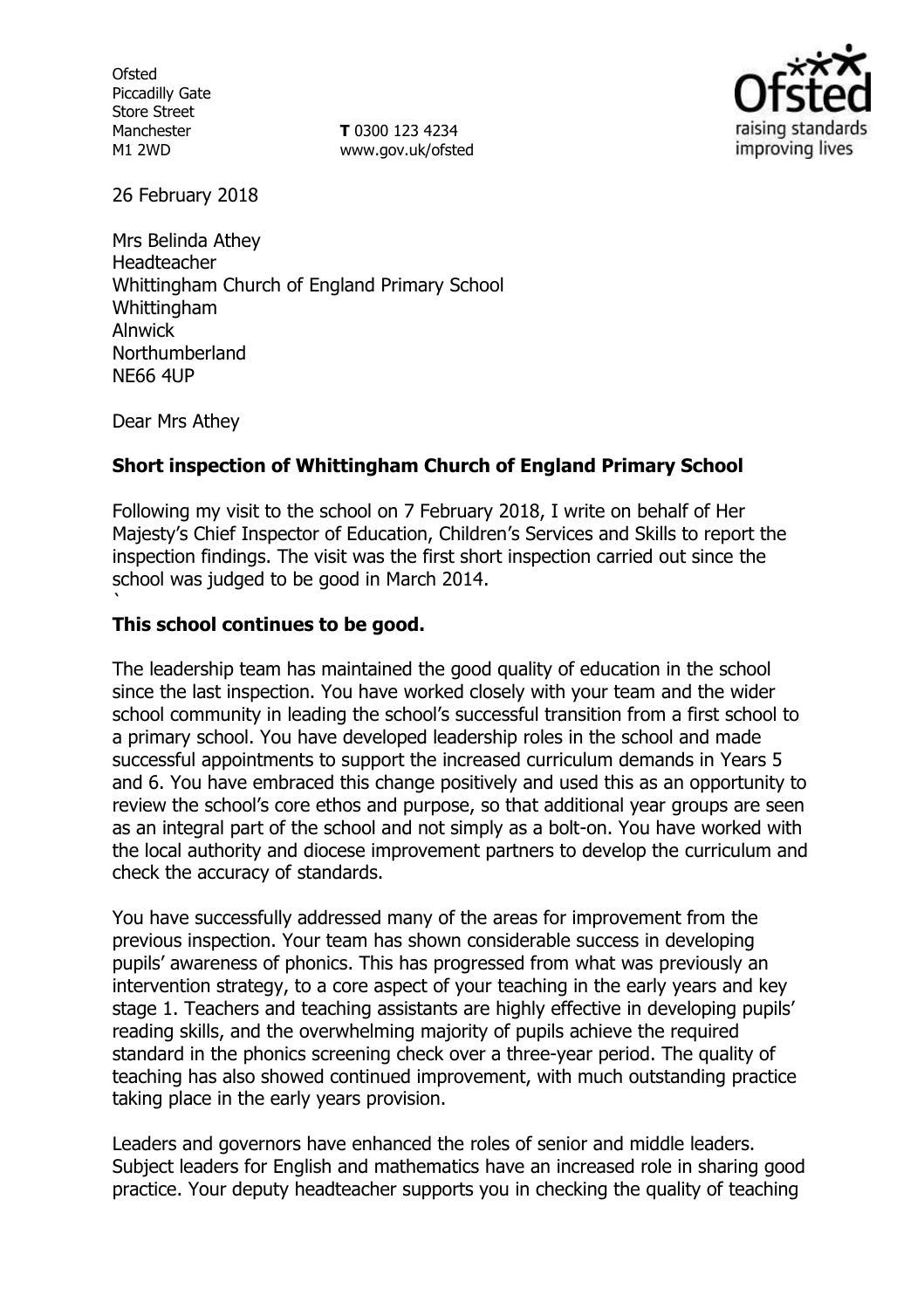and pupils' progress. You have recently appointed a full-time early years teacher who is building on the good-quality provision in this area. Middle leaders are introducing new initiatives to enhance the provision they are responsible for and further increase pupils' progress. New reading programmes are being implemented, while numeracy leaders are reviewing the curriculum to increase opportunities for reasoning and problem solving. At present, some of the strategies to intensify pupils' progress in English are more developed than those in mathematics.

You and your team are responding positively to the increased demands of the national curriculum. In 2017, pupils achieved strong outcomes at the end of key stage 1. The proportions of pupils reaching and exceeding expected standards were well above those seen nationally in the majority of areas. The local authority moderated your outcomes in 2017, and your standards were found to be accurate. You continue to work with local schools and school improvement partners to check the accuracy of standards. You embrace partnerships with other schools and external partners to ensure that the momentum for ongoing improvement is sustained.

Governors and local authority partners value your commitment to the school and your continual ambition to raise standards, widen pupils' experience and maintain high standards of welfare. They have worked with you to balance your own teaching commitments with the time needed to provide strategic oversight as headteacher. Some school systems do require development. You identified that the previous assessment system did not provide you with a sharp enough picture of current progress and you are working with local authority partners to enhance this. Similarly, while there is much effective support for pupils who have special educational needs (SEN) and/or disabilities, some of the systems to monitor the effect of this support are less effectively developed.

You continue to encourage your team to be forward looking. Your school development plan has long-term goals as you explore how the curriculum and the experiences you provide will equip pupils with the skills, knowledge and personal attributes which will support them in later life. You and your team have expanded pupils' horizons through wider links with universities, work places and the wider community to develop pupils' social skills and their awareness of possible next steps in life. You have worked and continue to work with external partners to raise pupils' understanding of equality and diversity to prepare them for life in modern Britain. Parents and carers, as well as pupils, appreciate the benefits of the wider curriculum as it develops pupils' experience of the world and their personal self-confidence.

The governing body is committed to the ethos of the school. Governors value the school's distinctive rural character but at the same time seek to extend pupils' experiences and outlook. They are regular visitors to the school to check pupils' progress and welfare. They use the additional views of the local authority and the diocese to provide them with objective insights into the school's performance. They provide an appropriate balance of support and challenge. The current enhancements to the school assessment system will enable them to monitor the effect of the provision more effectively.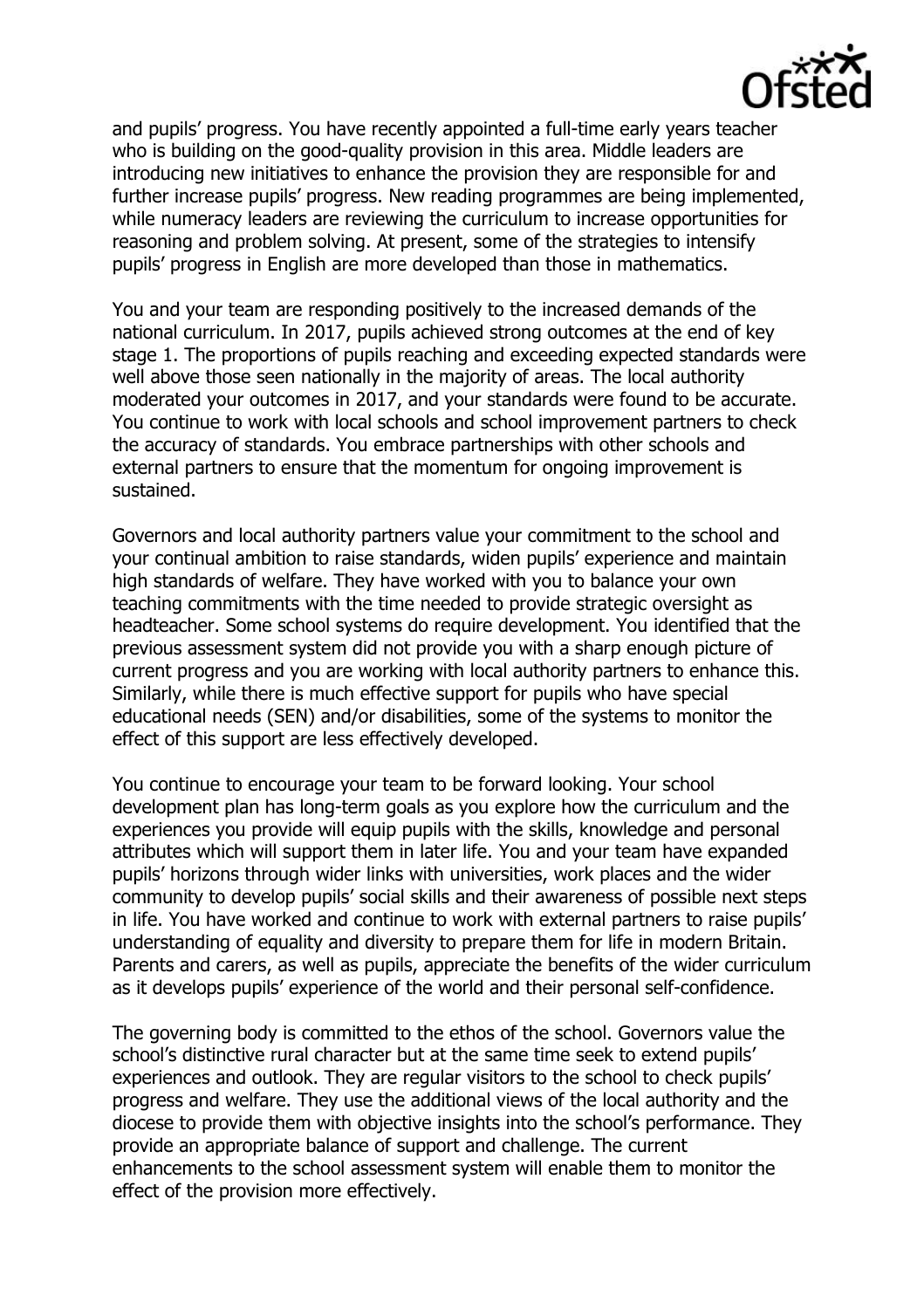

# **Safeguarding is effective.**

The leadership team has ensured that safeguarding arrangements are fit for purpose. School leaders and members of the governing body check the effectiveness of safeguarding procedures through regular audits of practice. Leaders make appropriate checks on the suitability of adults working at the school and are suitably trained in safer recruitment. Leaders ensure that staff receive up-to-date training on a range of safeguarding issues. The headteacher pursues concerns over pupils' welfare thoroughly.

Pupils spoken with said that they feel safe in school, and the vast majority of their parents agree. They said that bullying is extremely rare and that staff are highly effective in addressing any potential instances of bullying. Pupils were able to discuss the actions they could take to remain safe, for example the actions needed to stay safe online. Pupils develop a sense of road safety through cycling sessions that are adapted to address potential hazards in their rural setting.

# **Inspection findings**

- Leaders have managed the school's transition from a first school to a primary school extremely effectively. They have marked the transition with symbolic changes, such as a new school ethos and a new school uniform. Leaders have made successful appointments with a teacher from middle school to provide additional expertise in Years 5 and 6. Leaders have worked closely with local authority and diocese improvement partners to develop the curriculum and ensure continuity between lower and upper key stage 2. There are many signs that this change is being well led, as reflected in areas such as the high standards of writing in Years 5 and 6. However, developments remain at an evolving stage, and leaders will need to check the ongoing effect of developments in this important area.
- Leaders are introducing new strategies to enhance teaching in mathematics. Pupils were seen using practical methods to enhance their understanding of twoand three-dimensional shapes. Teachers are also introducing increasing opportunities for pupils to develop their reasoning and problem-solving skills. Indeed, it is a feature of much learning at the school that teachers and teaching assistants frequently ask pupils to explain the reasons behind their answers. However, while pupils' books do show increasing opportunities for problem solving, these approaches are not consistently developed across all classes.
- $\blacksquare$  Pupils achieve good outcomes at the end of key stage 1, with above-average proportions of pupils achieving the expected standards and reaching a greater depth of understanding in the majority of learning areas. Leaders and teachers set high expectations for pupils so that they build on the high standards achieved in the early years.
- Thorough planning, clear routines and positive relationships help children to make extremely strong progress in the early years. Teachers and teaching assistants know their children extremely well and meet their needs effectively.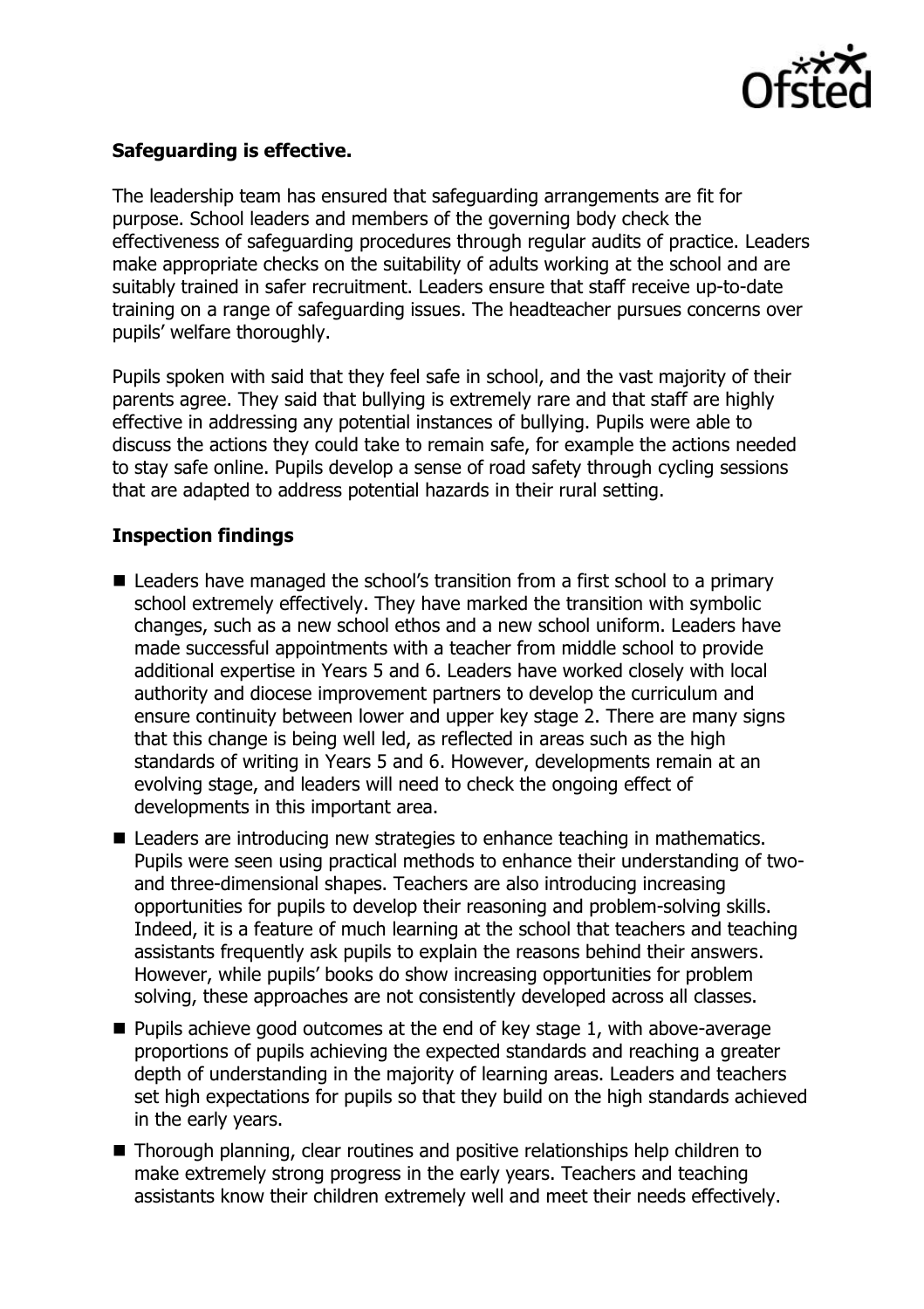

They use questions and prompts to deftly prompt children to think, reflect and make connections with previous experiences and learning. Pupils make very good progress and achieve outcomes that are well above those seen nationally.

- The overwhelming majority of pupils enjoy their learning and their school experience. They are proud of their school and the opportunities it provides for them. This is reflected in their high rates of attendance that are well above those seen nationally. Pupils behave positively and show respect for one another and adults. Teachers cultivate a positive learning environment where pupils show high levels of engagement and focus.
- Teachers enhance pupils' learning through regular opportunities to enrich their experience through the wider curriculum. Pupils have numerous opportunities to work outdoors through programmes that develop their understanding of the environment and their local area. At the same time, visits to universities and involvement in science events expand their understanding of the wider world and future careers. Pupils have opportunities to develop their cultural awareness by experiencing and participating in theatrical and musical productions. As a result of accessing a comprehensive range of additional activities, pupils develop their self-confidence and their social skills.

# **Next steps for the school**

Leaders and those responsible for governance should ensure that they:

- reflect on the ongoing effect of new curriculum developments as the school continues to prepare pupils for key stage 2
- **E** embed new approaches to mathematics teaching to further accelerate pupils' progress across all classes
- refine new assessment systems to support teachers' planning and to help leaders review pupils' ongoing progress in a succinct and timely manner
- $\blacksquare$  enhance the provision for pupils who have SEN and/or disabilities by developing more cohesive systems to review the effect of additional support.

I am copying this letter to the chair of the governing body, the director of education for the diocese of Newcastle, the regional schools commissioner and the director of children's services for Northumberland. This letter will be published on the Ofsted website.

Yours sincerely

Malcolm Kirtley **Her Majesty's Inspector**